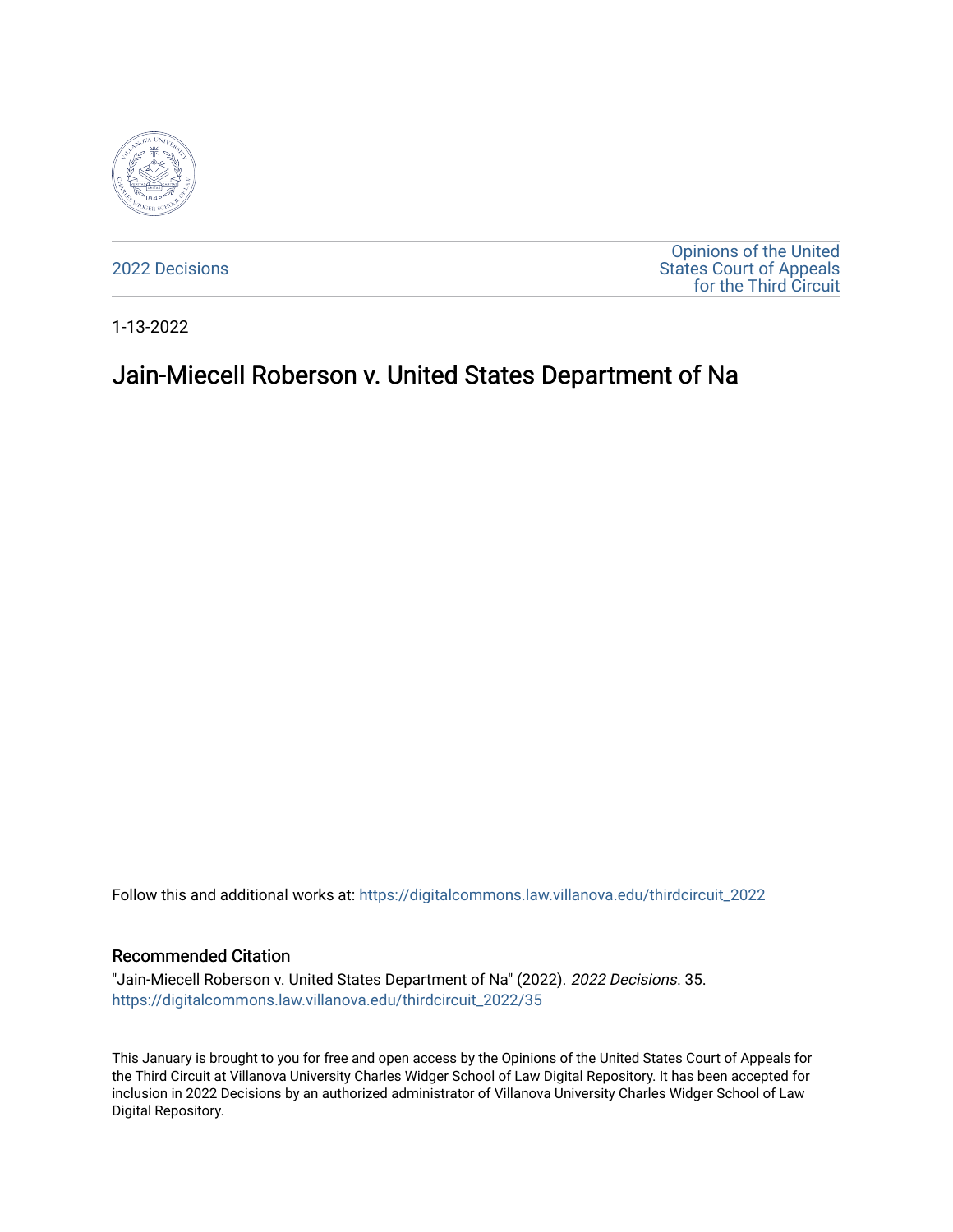### **ELD-009 NOT PRECEDENTIAL**

## UNITED STATES COURT OF APPEALS FOR THE THIRD CIRCUIT

\_\_\_\_\_\_\_\_\_\_\_

No. 21-3074 \_\_\_\_\_\_\_\_\_\_\_

JAIN-MIECELL IRWIN ROBERSON, Appellant

v.

DEPARTMENT OF US NAVY; DEPARTMENT OF VETERANS AFFAIRS; CYNTHIA E. ABAIR; BRANCH HEALTH CLINIC - MARINE CORPS; AIR STATION MIRAMAR

\_\_\_\_\_\_\_\_\_\_\_\_\_\_\_\_\_\_\_\_\_\_\_\_\_\_\_\_\_\_\_\_\_\_\_\_

On Appeal from the United States District Court for the Middle District of Pennsylvania (D.C. Civil No. 1-20-cv-02058) District Judge: Honorable Yvette Kane

\_\_\_\_\_\_\_\_\_\_\_\_\_\_\_\_\_\_\_\_\_\_\_\_\_\_\_\_\_\_\_\_\_\_\_\_

Submitted on Appellees' Motion for Summary Action Pursuant to Third Circuit L.A.R. 27.4 and I.O.P. 10.6 January 10, 2022

Before: JORDAN, PORTER, and MATEY, Circuit Judges

(Opinion filed: January 13, 2022) \_\_\_\_\_\_\_\_\_

> OPINION\* \_\_\_\_\_\_\_\_\_

<sup>\*</sup> This disposition is not an opinion of the full Court and pursuant to I.O.P. 5.7 does not constitute binding precedent.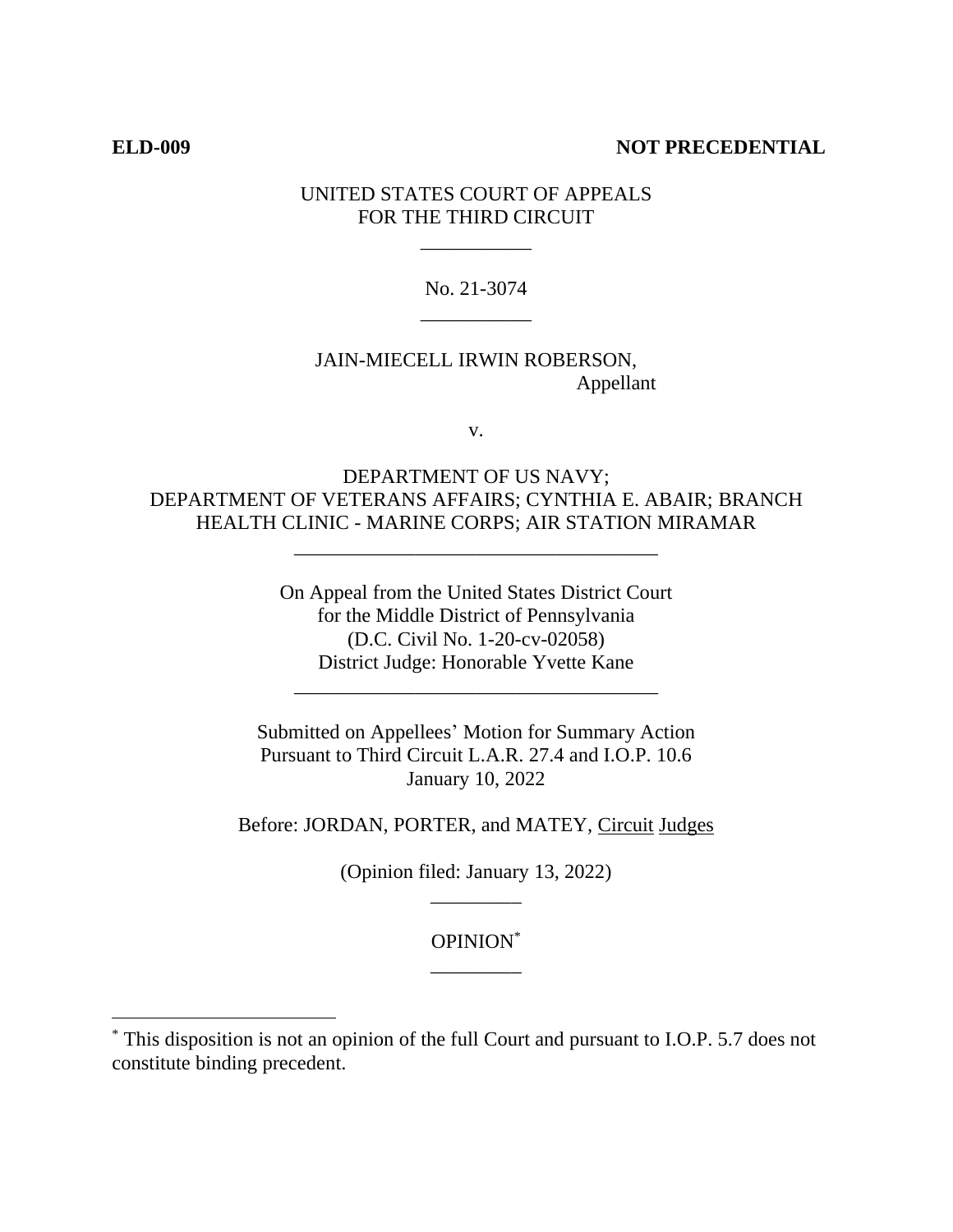## PER CURIAM

Jain-Miecell Irwin Roberson is a veteran of the United States Navy. In November 2020, he brought this action against the United States under the Federal Tort Claims Act (FTCA). He claimed that in 2010, while he was on active duty, Navy medical providers negligently failed to diagnose him with sleep apnea.<sup>1</sup> As a result of their negligent treatment, he alleged, he suffered adverse effects until 2018, when he was properly diagnosed. The Government moved to dismiss the complaint for lack of jurisdiction on the ground that Roberson's claim was barred by the Feres doctrine. The District Court granted the motion and dismissed the complaint. Roberson appealed. The Government now moves for summary affirmance.

We grant the Government's motion and will summarily affirm the District Court's order because no substantial question is presented by this appeal. See 3d Cir. L.A.R. 27.4; 3d Cir. I.O.P. 10.6. In Feres v. United States, the Supreme Court held that the FTCA, which established a limited waiver of sovereign immunity from suit, did not extend to "injuries to servicemen where the injuries arise out of or are in the course of activity incident to service." 340 U.S. 135, 146 (1950). The doctrine applies to injuries sustained as a result of medical malpractice by military doctors. See, e.g., Loughney v. United States, 839 F.2d 186, 188 (3d Cir. 1988) (barring malpractice suit based on

<sup>&</sup>lt;sup>1</sup> Roberson initially alleged that he was treated by medical personnel at the Department of Veterans Affairs (VA), but he later agreed with the Government that he received treatment at the Naval Medical Center San Diego.